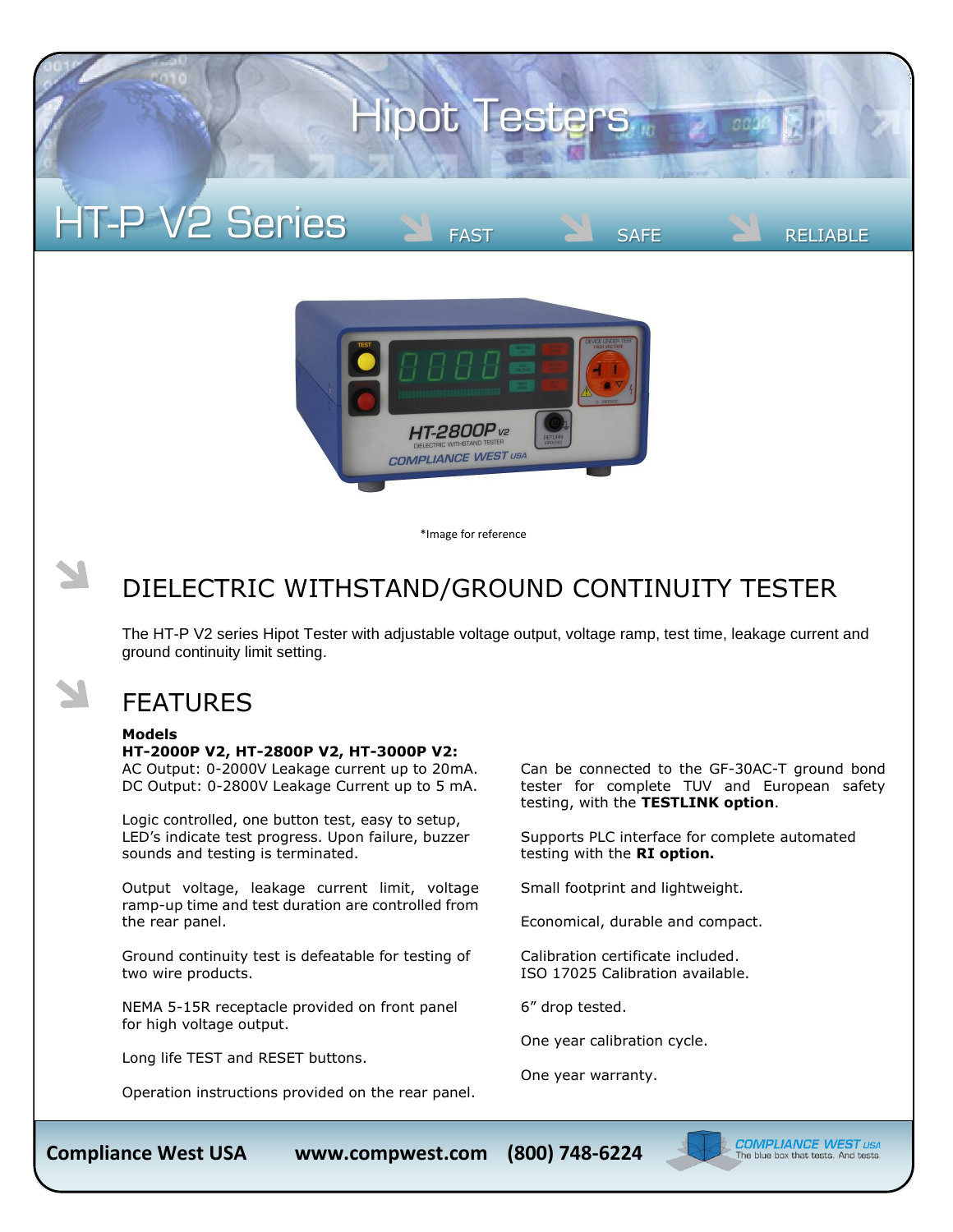## HT-P V2 Series

FAST **SAFE** RELIABLE



### Specifications

| <b>HT-2000P V2</b> | Voltage Test Type:<br>Maximum Output Voltage:<br>Maximum Leakage Current:<br>Leakage Current Adjustment: | AC<br>2000 VAC<br>20 <sub>m</sub> A AC<br>1-20mA AC, increments of 0.1 mA                              |
|--------------------|----------------------------------------------------------------------------------------------------------|--------------------------------------------------------------------------------------------------------|
| <b>HT-2800P V2</b> | Voltage Test Type:<br>Maximum Output Voltage:<br>Maximum Leakage Current:<br>Leakage Current Adjustment: | DC<br>2800 VDC<br>5mA AC<br>1-5 mA DC, increments of 0.1 mA                                            |
| <b>HT-3000P V2</b> | Voltage Test Type:<br>Maximum Output Voltage:<br>Maximum Leakage Current:<br>Leakage Current Adjustment: | AC/DC<br>2000VAC / 2800VDC<br>20mA AC / 5mA DC<br>1-20mA AC / 1-5mA DC, increments of 0.1 mA           |
| <b>All Models</b>  | Input Voltage:<br>Frequency:<br>Fuse:                                                                    | <b>120 VAC</b><br>60 Hz<br>120/230 VAC 2 A Slow Blow                                                   |
|                    | Breakdown Detect:<br><b>Transformer Power:</b><br>Leakage Current Detect:                                | Independent High Frequency Circuit (50 KHz - 500 KHz)<br>< 500 VA<br>Independent Low Frequency Circuit |
|                    | Ramp Time Range:<br>Test Time Range:<br>Discharge Time:                                                  | $1 - 5$ Seconds<br>$1 - 60$ seconds<br><7ms for AC<br><1.3s for Max DC at Open Circuit                 |
|                    | Display:<br>Voltage Meter Accuracy:<br>Leakage Accuracy:                                                 | 4 Digits LED Display<br>± 2 %<br>$± 0.1$ mA                                                            |
|                    | <b>Ground Continuity:</b><br>Duty Cycle:<br>Pass/Fail Repeatability:                                     | 2.93Ω, Defeatable<br>100 %<br>$± 3\%$                                                                  |
|                    | Operation Temperature:<br>Relative Humidity Range:                                                       | $15 - 40 °C$<br>0 - 90 % Non-Condensing                                                                |

**650 Gateway Center Way, Suite D. San Diego, CA 92102 USA Toll Free: (800) 748-6224 Phone: (619) 878-9696**